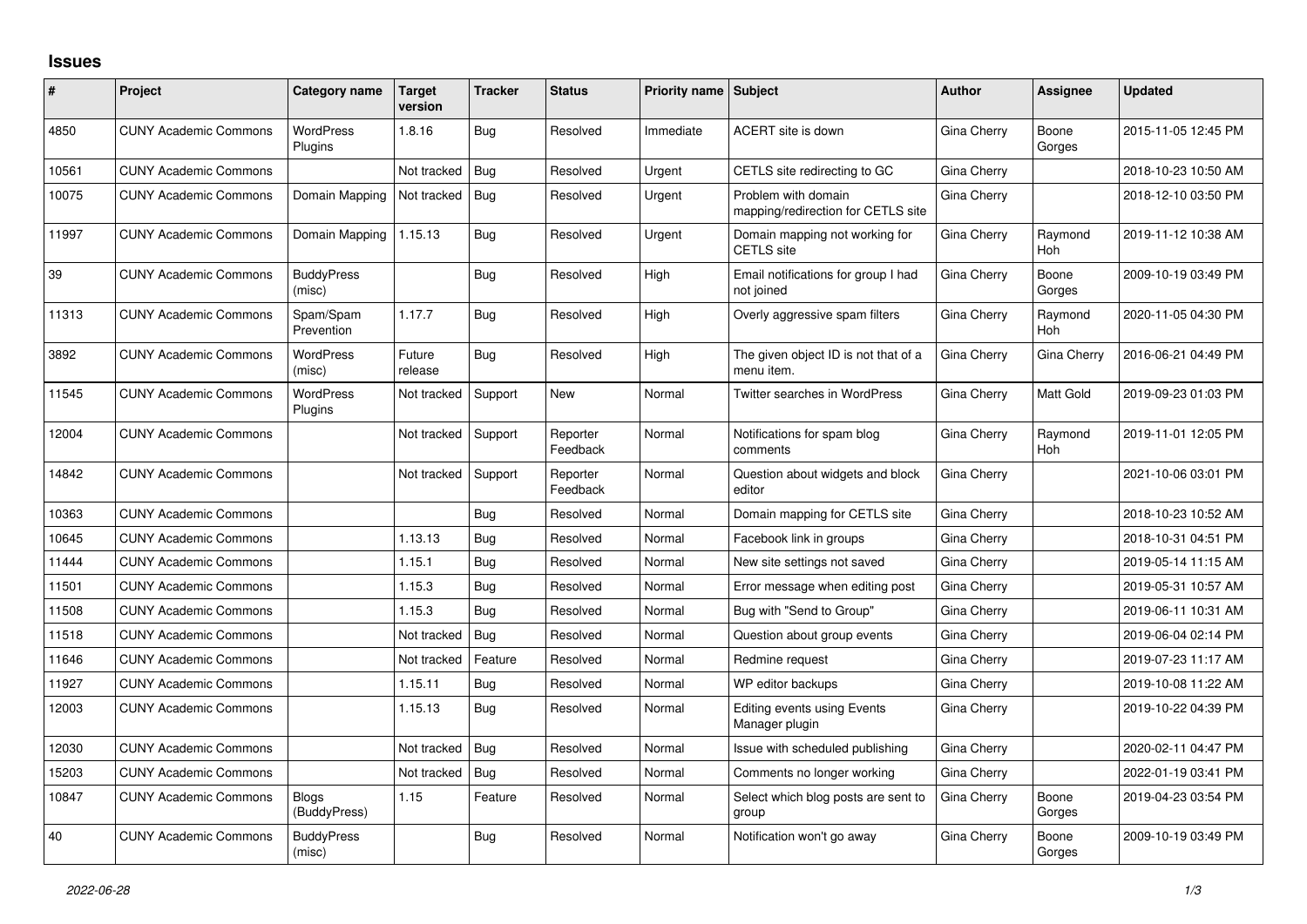| #     | Project                      | <b>Category name</b>          | <b>Target</b><br>version | Tracker    | <b>Status</b> | <b>Priority name</b> | <b>Subject</b>                                                               | <b>Author</b> | Assignee        | <b>Updated</b>      |
|-------|------------------------------|-------------------------------|--------------------------|------------|---------------|----------------------|------------------------------------------------------------------------------|---------------|-----------------|---------------------|
| 3976  | <b>CUNY Academic Commons</b> | Email<br><b>Notifications</b> | 1.7.18                   | Feature    | Resolved      | Normal               | Emails to blog subscribers should<br>be sent in HTML                         | Gina Cherry   | Boone<br>Gorges | 2015-04-12 02:18 PM |
| 10800 | <b>CUNY Academic Commons</b> | Email<br><b>Notifications</b> | 1.14.3                   | Bug        | Resolved      | Normal               | Duplicate email notifications on blog<br>comments                            | Gina Cherry   | Raymond<br>Hoh  | 2019-02-13 06:05 PM |
| 11160 | <b>CUNY Academic Commons</b> | Email<br><b>Notifications</b> | 1.14.8                   | <b>Bug</b> | Resolved      | Normal               | Return of duplicate email<br>notifactions for blog comments                  | Gina Cherry   | Raymond<br>Hoh  | 2019-02-27 12:33 AM |
| 11398 | <b>CUNY Academic Commons</b> | Email<br>Notifications        | 1.15                     | Bug        | Resolved      | Normal               | Blog post notification emails are not<br>formatted                           | Gina Cherry   | Raymond<br>Hoh  | 2019-05-07 03:22 PM |
| 11513 | <b>CUNY Academic Commons</b> | Email<br><b>Notifications</b> | 1.15.4                   | <b>Bug</b> | Resolved      | Normal               | Extra group notification                                                     | Gina Cherry   | Raymond<br>Hoh  | 2019-06-25 04:22 PM |
| 12036 | <b>CUNY Academic Commons</b> | Email<br>Notifications        |                          | Bug        | Resolved      | Normal               | Blog post notification not sent to<br>group                                  | Gina Cherry   |                 | 2019-11-04 11:36 AM |
| 11451 | <b>CUNY Academic Commons</b> | Group Blogs                   | 1.16                     | Feature    | Resolved      | Normal               | 'Send to group' checkbox should<br>remain unchecked for saved draft<br>posts | Gina Cherry   | Boone<br>Gorges | 2019-12-04 10:51 AM |
| 15094 | <b>CUNY Academic Commons</b> | Group Invitations             | 2.0.0                    | Bug        | Resolved      | Normal               | Group admins added to site as<br>authors, not admins                         | Gina Cherry   | Boone<br>Gorges | 2022-05-26 11:36 AM |
| 11441 | <b>CUNY Academic Commons</b> | Reply By Email                | 1.15.3                   | Bug        | Resolved      | Normal               | Blog/group comments                                                          | Gina Cherry   | Raymond<br>Hoh  | 2019-06-11 11:05 AM |
| 13969 | <b>CUNY Academic Commons</b> | Server                        | Not tracked              | <b>Bug</b> | Resolved      | Normal               | Problems accessing the Commons                                               | Gina Cherry   |                 | 2021-02-11 03:10 PM |
| 3669  | <b>CUNY Academic Commons</b> | <b>WordPress</b><br>Plugins   | 1.7.4                    | Feature    | Resolved      | Normal               | Plug-in request: Collapse-o-matic                                            | Gina Cherry   | Boone<br>Gorges | 2014-11-21 11:14 AM |
| 3983  | <b>CUNY Academic Commons</b> | <b>WordPress</b><br>Plugins   | Not tracked              | Support    | Resolved      | Normal               | Bug in list category posts plugin                                            | Gina Cherry   | Boone<br>Gorges | 2015-05-11 11:58 AM |
| 3998  | <b>CUNY Academic Commons</b> | <b>WordPress</b><br>Plugins   | 1.7.19                   | Feature    | Resolved      | Normal               | Voicethread plugin                                                           | Gina Cherry   | Boone<br>Gorges | 2015-04-21 02:35 PM |
| 7944  | <b>CUNY Academic Commons</b> | <b>WordPress</b><br>Plugins   | 1.10.16                  | Feature    | Resolved      | Normal               | MailChimp plug-in                                                            | Gina Cherry   |                 | 2017-04-11 12:38 PM |
| 8389  | <b>CUNY Academic Commons</b> | WordPress<br>Plugins          | 1.11.6                   | Feature    | Resolved      | Normal               | Gravity Forms + Custom Post Types<br>plug-in                                 | Gina Cherry   | Boone<br>Gorges | 2017-07-06 08:09 PM |
| 9570  | <b>CUNY Academic Commons</b> | <b>WordPress</b><br>Plugins   | 1.12.13                  | <b>Bug</b> | Resolved      | Normal               | Guest authors in Co-Authors Plus<br>plug-in not working                      | Gina Cherry   | Boone<br>Gorges | 2018-05-01 06:10 PM |
| 11311 | <b>CUNY Academic Commons</b> | <b>WordPress</b><br>Plugins   | 1.14.11                  | Feature    | Resolved      | Normal               | Request for post expiration plug-in                                          | Gina Cherry   | Raymond<br>Hoh  | 2019-04-15 10:47 AM |
| 11312 | <b>CUNY Academic Commons</b> | <b>WordPress</b><br>Plugins   | Not tracked              | Bug        | Resolved      | Normal               | Cannot add guest author to post                                              | Gina Cherry   |                 | 2019-04-11 09:56 PM |
| 11488 | <b>CUNY Academic Commons</b> | <b>WordPress</b><br>Plugins   | 1.15.8                   | <b>Bug</b> | Resolved      | Normal               | Co-authors plus plug-in                                                      | Gina Cherry   | Raymond<br>Hoh  | 2019-08-27 11:36 AM |